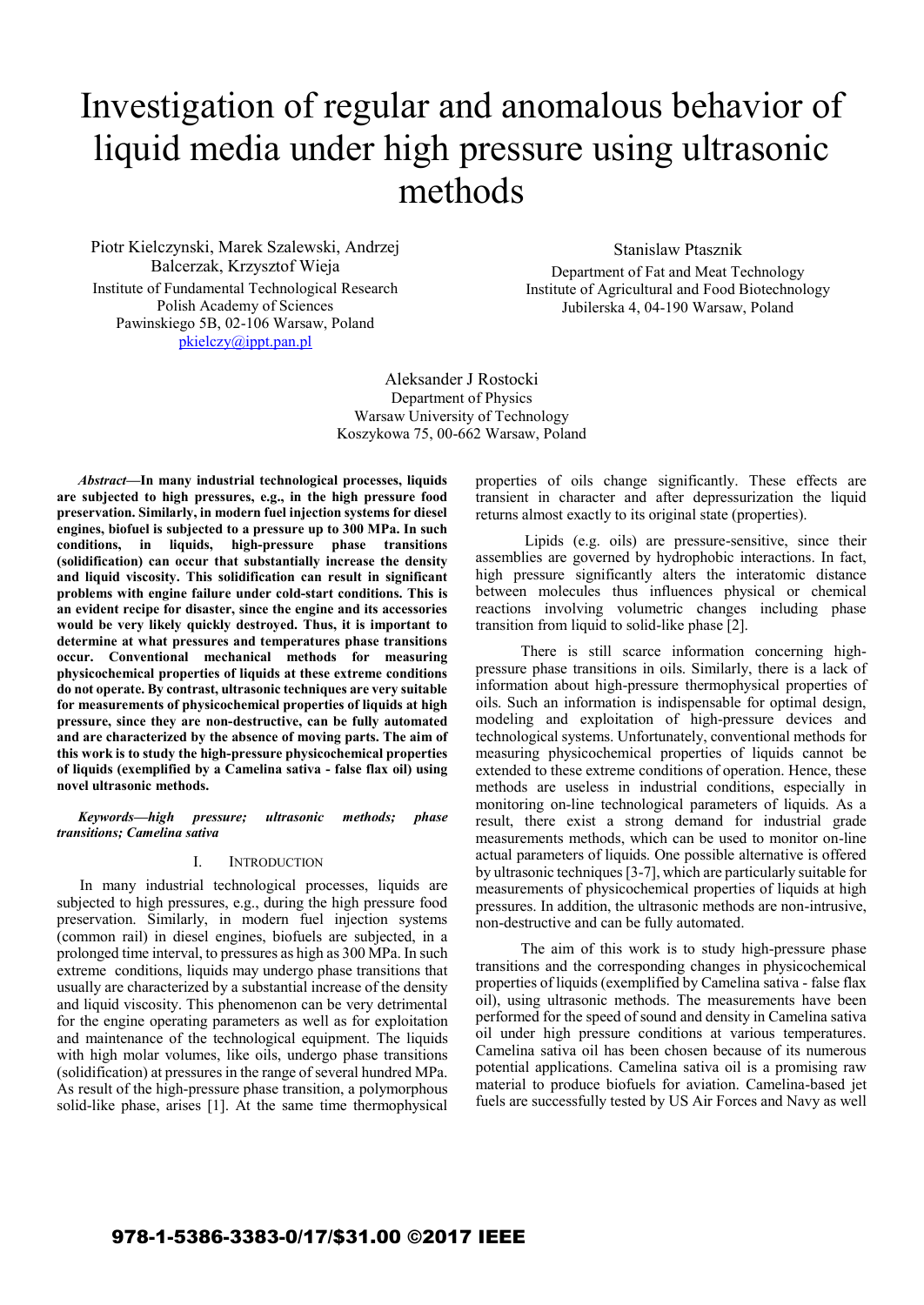as by commercial airlines such as: Japan Airlines and KLM. Camelina sativa (false flax) has also several favorable agronomic characteristics.

 The discovery of high-pressure phase transitions in Camelina sativa oil and the investigation of their kinetics, by means of ultrasonic methods, is in our opinion an original contribution of the Authors into the state-of-the-art.

# II. MATERIALS AND METHODS

## *A. Investigated Liquid*

Table I. Determination of fatty acid composition

| <b>Type of FA</b>             | Content, %     |
|-------------------------------|----------------|
| Tetradecanoic 14:0            | $0,1 \pm 0,05$ |
| Heksadecanoic 16:0            | $5,5 \pm 0,3$  |
| (Z)-9-hexsadecaenoic 16:1     | $0,1 \pm 0,05$ |
| Heptadecanoic 17:0            | $0,1 \pm 0,05$ |
| Octadecanoic 18:0             |                |
| (stearic)                     | $2,8 \pm 0,2$  |
| (Z)-9-octadecaenoic           |                |
| 18:1cis9                      |                |
| (oleic)                       | $15,8 \pm 0,9$ |
| $(Z)$ -11-octadecaenoic       |                |
| $18:1$ cis $11$               |                |
| (oleic)                       | $0,7 \pm 0,1$  |
| $(Z,Z)$ -9,12-octadecadienoic |                |
| 18:2                          |                |
| (linoleic)                    | $17,0 \pm 0,6$ |
| $(Z,Z,Z)$ -9,12,15-           |                |
| octadecatrienoic 18:3         |                |
| (liniolenic)                  | $34,2 \pm 2,0$ |
| Eicosanoic 20:0               | $1.4 \pm 0.1$  |
| $(Z)$ -11-icosaenoic 20:1     | $14,7 \pm 0,8$ |
| Dokozanoic 20:2               | $2,0+0,05$     |
| $(Z,Z,Z)$ -8,11,14-           |                |
| icosatrienoic 20:3            |                |
| (dihomo-y-linolenic)          | $1,4 \pm 0,1$  |
| Docosanoic 22:0               | $0,3 \pm 0,05$ |
| (Z)-13-dokozaenowy 22:1       |                |
| (Erucic)                      | $2,7+0,2$      |
| $(Z,Z,Z,Z)$ -9,12,15,18-      |                |
| eicosatetraenoic 22:4         |                |
| (arachidonic)                 | $0,4\pm 0,1$   |
| Tetracosanoic 24:0            | $0,2 \pm 0,05$ |
| $(Z,Z,Z,Z)$ - 7,10,13,16,19-  |                |
| docosapentaenoic 22:5         | $0,6 \pm 0,1$  |
| FA saturated                  | 10,4           |
| FA monounsaturated            | 34,0           |
| FA polyunsaturated            | 55,6           |
|                               |                |
| FA omega 3                    | 36,6           |

 In this work, as an example liquid, Camelina sativa (false flax) oil was chosen for investigation. Camelina sativa (false flax) is an ancient oil and a food crop that has gained recently a renewed interest due to its high poly-unsaturated fatty acids and n-3 fatty acid content and for its potential for biodiesel production. Benefits for health of Camelina oil was also confirmed. Possible industrial applications of Camelina include, among others, environmentally safe paintings, coatings, cosmetics, animal feeds and low emission biodiesel fuels [8,9]. Synthetic isoparaffin-rich fuels produced by hydroprocessing camelina oil showed great promise as an alternative to petroleum jet and diesel fuel [10]. Camelina is adapted to various climatic conditions, has low nutrient requirements and good resistance to diseases and pests. A number of papers on the physicochemical and thermodynamic properties of camelina oil have been published [11,12], but there is a lack of studies on the properties of this oil in the high pressure range. The fatty acid composition of the investigated Camelina sativa oil has been evaluated by means of the gas chromatography method using Hewlett-Packard HP 6890 device working in conjunction with a Flame Ionization Detector and a high-polar column BPX70. The analysis was conducted following the AOCS Cd 11b-91 method and was carried out according to the standard ISO 5508. The composition of the investigated Camelina sativa oil is presented in Table I.

# *B. Experimental setup*

Ultrasonic measuring setup is presented in Fig.1.



Fig. 1 Ultrasonic computerized experimental setup for measuring the speed of sound  $c$  and density  $\rho$  of liquids under high pressures conditions and various temperatures.

The computerized ultrasonic measuring setup is presented in Fig.1. In this study, phase transitions and physicochemical properties of the investigated liquid (Camelina sativa oil) were evaluated in the high-pressure range, using bulk longitudinal ultrasonic waves  $(f = 5 \text{ MHz})$ . The speed of sound in the liquid was determined from the time of flight measured with the crosscorrelation method. At the same time, changes in liquid density, as a function of pressure for various temperatures, were specified from the changes in the volume of the investigated oil sample in a high-pressure chamber.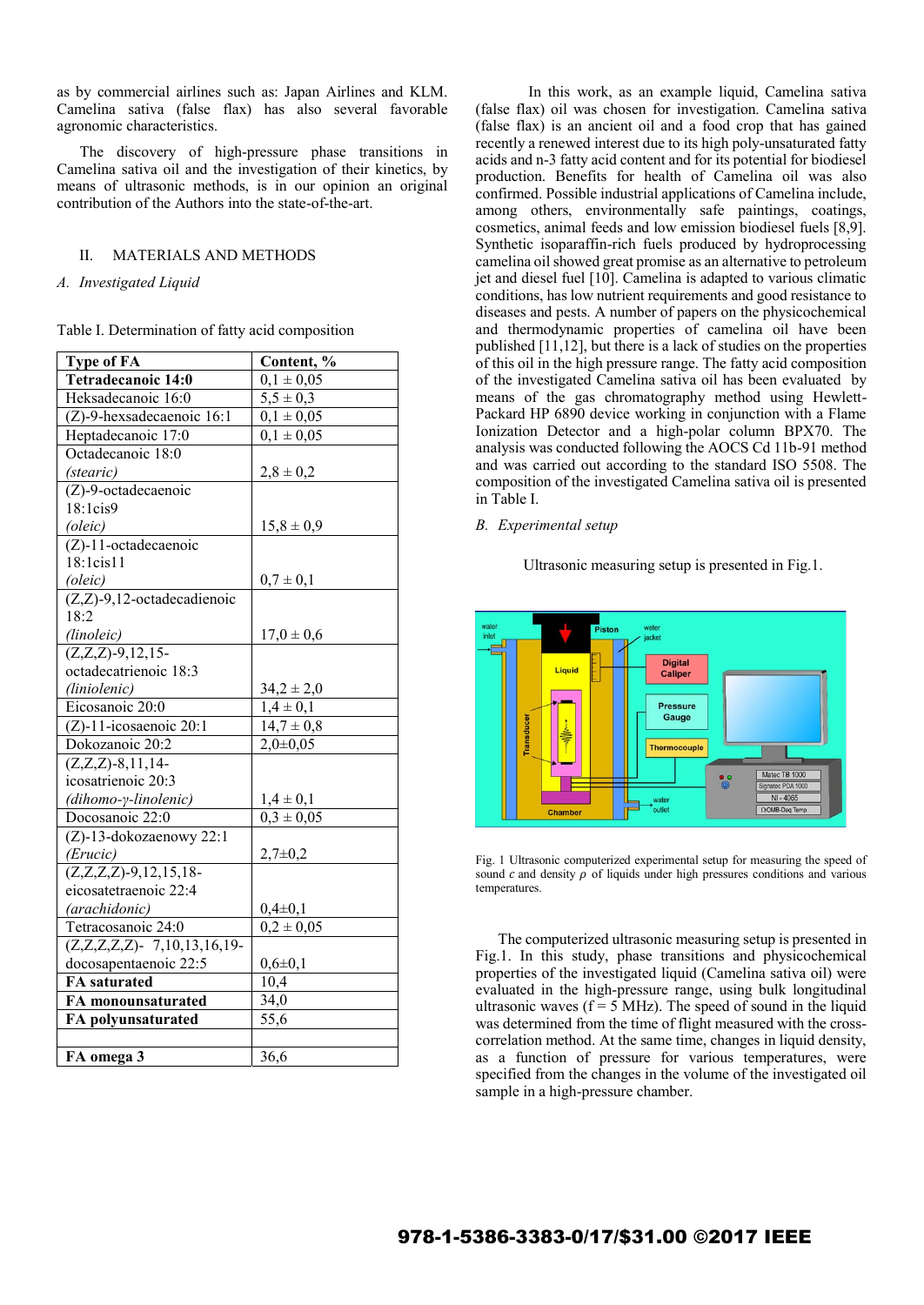Measuring methods and the experimental setup were thoroughly described in previous papers of the authors [13-16]. The sound velocity and density of Camelina sativa oil isotherms have been evaluated. The measurements were performed in the pressure range from 0.1 MPa up to 650 MPa and for temperatures from 3  $^{\circ}$ C to 30  $^{\circ}$ C (f = 5 MHz).

## II. RESULTS

 The results of measurements reported in this work (speed of sound and density of Camelina sativa oil), were performed over the entire pressure range, i.e., commencing from an atmospheric pressure up to the pressure at which the phase transition begins, next during the phase transition, and finally during the compression of the newly obtained high-pressure phase. The measurements were carried out at a pressure range from 0.1 to 650 MPa, and at temperatures ranging from 3 to 30 ℃.

 Figure 2 shows the measured values of the speed of sound in the Camelina sativa oil as a function of pressure at four different temperatures (3, 10, 20 and 30 °C).



Fig.2. Isotherms of the speed of sound in Camelina sativa oil as a function of pressure ( $f = 5$  MHz).

The dependence of the Camelina sativa oil density on pressure and temperature is shown in Figure 3.

The kinetics of high-pressure phase transitions in Camelina sativa oil at various temperatures is presented in Fig.4.



Fig.3. Camelina sativa oil density isotherms as a function of pressure.



Fig.4. Kinetics of high-pressure phase transitions in Camelina sativa oil for various temperatures.

## III. DISCUSSION

 As it is seen in Figs.2 and 3, the regions of high pressure phase transitions are clearly visible. In fact, in the region of high pressure phase transition, the measured thermophysical parameters of the oil, i.e., the speed of sound and density of Camelina sativa oil exhibit abrupt discontinuities. A spontaneous pressure drop during the phase transition is of the order of 100 MPa. The change of the speed of sound during the high-pressure phase transition is very high and can reach 200  $m/s$  ( $\sim$  10%). High-pressure phase transition region separates the regions of low-pressure phase and high-pressure phase respectively.

 The Camelina sativa oil has a high fatty acid content with three unsaturated bonds and complex hydrocarbon chains. Fatty chains due to their complex shape enter reluctantly into compound complexes during pressure rise. This Camelina sativa oil property can explain a very long incubation time of the high pressure phase transition, as well as a long duration of the high-pressure phase transition, see Fig.4. For example, at a temperature  $t = 30$  °C the incubation time equals, approximately, 120 hours and the subsequent phase transition lasts approximately 80 hours.

#### IV. CONCLUSIONS

 The assumption on anomalous behavior of the Camelina sativa oil at high pressure range was confirmed experimentally using ultrasonic methods, such as measurement of speed of sound and density.

In particular the results of our research show that:

1) In Camelina sativa oil the high pressure phase transitions do occur. Isotherms of the sound velocity and density as a function of pressure exhibit sharp discontinuities in the region of high-pressure phase transitions.